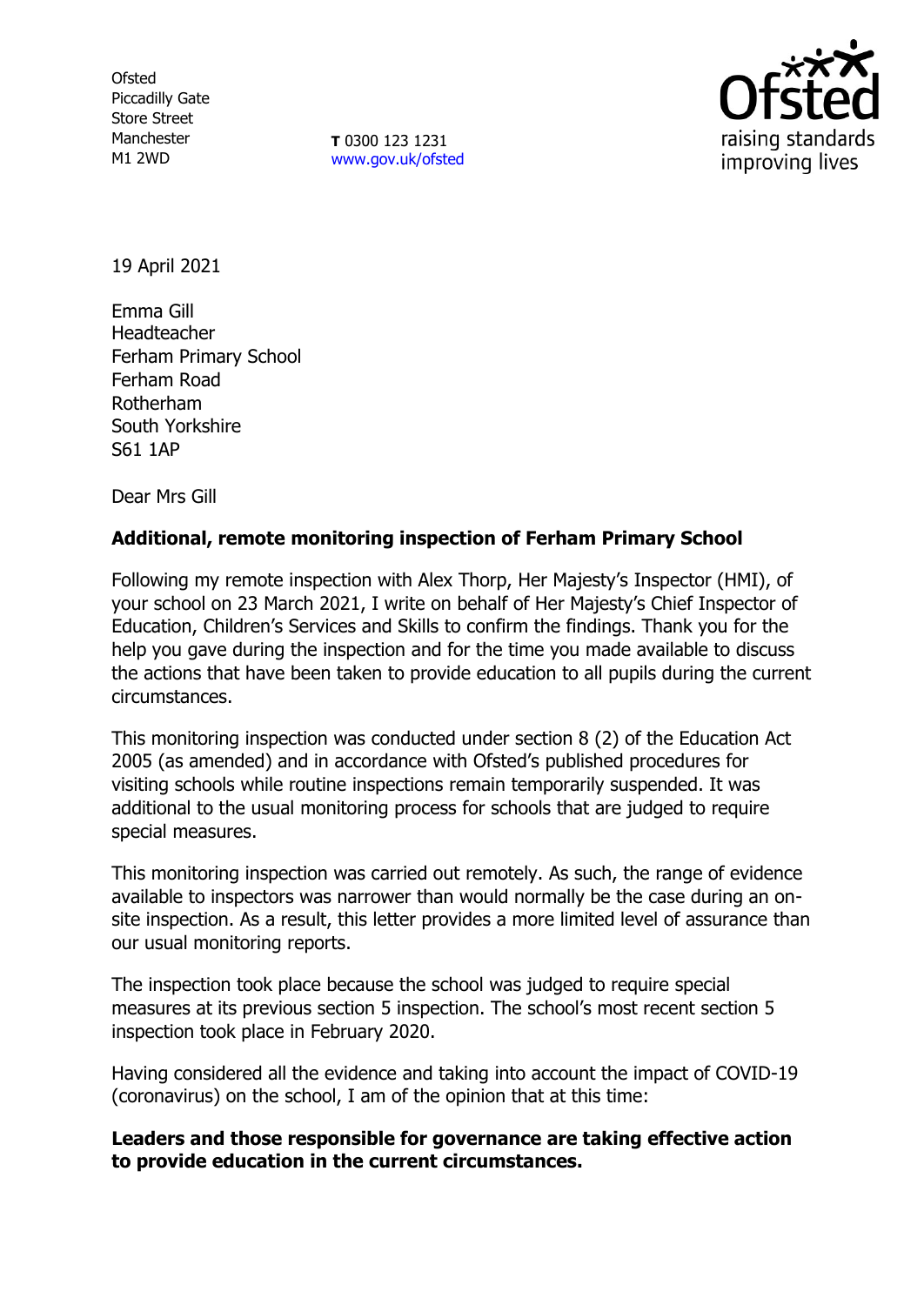

Leaders and those responsible for governance should take further action to:

- develop curriculum plans in subiects other than English and mathematics to ensure they are more bespoke and that they meet the specific needs of all pupils at the school
- adapt the curriculum planning for the early years to make sure that pupils are well prepared for each subject in the key stage 1 curriculum
- qive pupils in the early stages of learning to read more opportunities to reread books to develop their fluency and confidence.

## **Context**

- Since the last section 5 inspection, there have been significant changes to staffing and governance. Six staff left the school, including the headteacher and deputy headteacher. Five staff have joined the school, including an executive headteacher and a new headteacher. The whole governing body has been replaced by an interim executive board.
- At the start of the spring term, when the school was only open to some pupils due to COVID-19 restrictions, 85% of pupils were educated at home. During this time, 60% of vulnerable pupils and 80% of pupils with education, health and care plans were attending on site.
- At the time of the inspection, almost 100% of pupils were attending on site. Remote education is being provided for a very small number of pupils who are shielding.
- At the time of the inspection, approximately 10% of staff were absent due to COVID-19. Leaders are dealing with this by providing in-house and long-term supply cover.

## **Main findings**

- Leaders are continuing to make pupils' physical and mental well-being their highest priority. They have also continued their work on improving pupils' behaviour and attitudes to learning. There is a strong focus on English and mathematics throughout the school but other subjects from the usual curriculum are being covered to a lesser extent.
- A limited amount of work was done on curriculum development before the start of the pandemic. This is because new leaders chose to focus on improving behaviour first. Their work on the curriculum began with English. They provided training for staff to make sure they had the skills they need to deliver the new scheme of work effectively. A scheme of work is also in place for mathematics.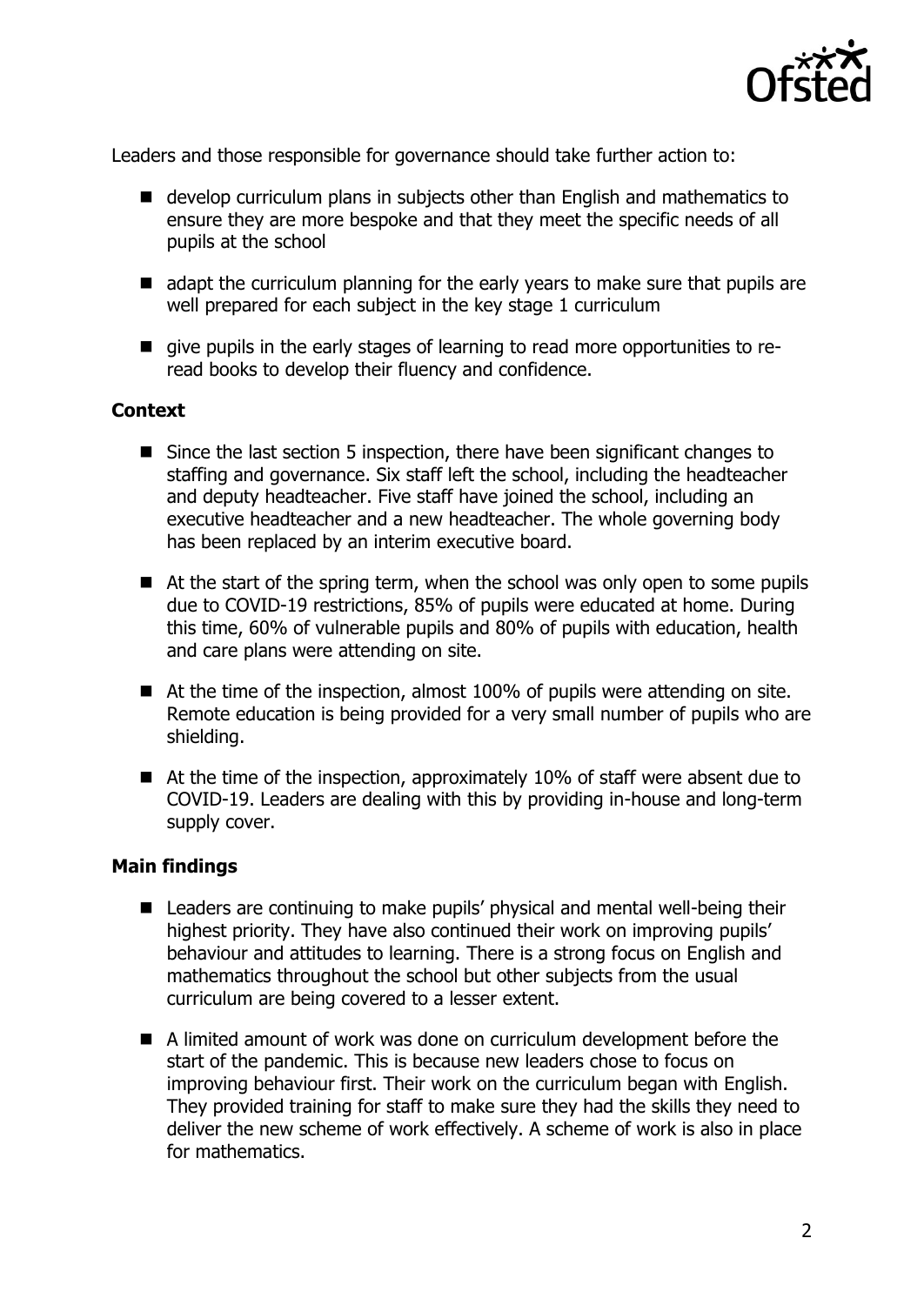

- For other subjects, leaders are relying on curriculum plans from another school. Teachers are using some of these plans now and will begin to use them fully after Easter. Leaders acknowledge that they need to adapt these plans to ensure that they meet the needs of the pupils at Ferham. Plans for the early years link well with those for English in key stage 1 and show progression in reading and writing. However, links with other subjects taught in key stage 1 are not clear.
- Assessments have taken place in English and mathematics to identify what pupils have learned and remembered from the taught curriculum. The findings from these assessments are being used to inform lesson planning. Assessment in other subjects is due to take place in the summer term.
- Leaders are ensuring that reading has a high priority throughout the school. Staff are well trained and are confident in delivering daily reading lessons and catch-up sessions. Leaders are keen to promote a love of reading and insist that teachers read to children at least once each day. Ongoing staff training is broadening their knowledge of children's literature. This is to support staff to recommend a wide range of books to pupils, especially reluctant readers.
- **Pupils in the early stages of learning to read have books in school and at** home that are carefully matched to their phonics knowledge. They are able to read these books with minimal support from adults. However, they do not read fluently. Pupils need to be given more opportunities to re-read books to develop fluency and confidence.
- An effective system is in place to provide education to pupils who need to learn from home. Work mirrors that done in school but is adapted to meet individual needs. Staff make regular contact with pupils and their families to offer support.
- Pupils with special educational needs and or disabilities (SEND) are well supported. Provision is carefully planned, monitored and reviewed to ensure that it meets specific learning needs. Leaders work sensitively with vulnerable pupils and their families to help them to access the support they need.
- Over time, governors have not provided leaders with appropriate support and challenge. Members of the new interim executive board have a good understanding of the difficulties school leaders are facing and are providing effective support. They are beginning to challenge leaders to ensure that education during the current circumstances is well matched to pupils' needs.
- The local authority has supported leaders to improve pupils' behaviour and the teaching of phonics. The local authority set up the interim executive board and has brokered support from a multi-academy trust. The school is due to join this trust at the beginning of May 2021. The trust is currently providing support for leadership and the development of the curriculum.